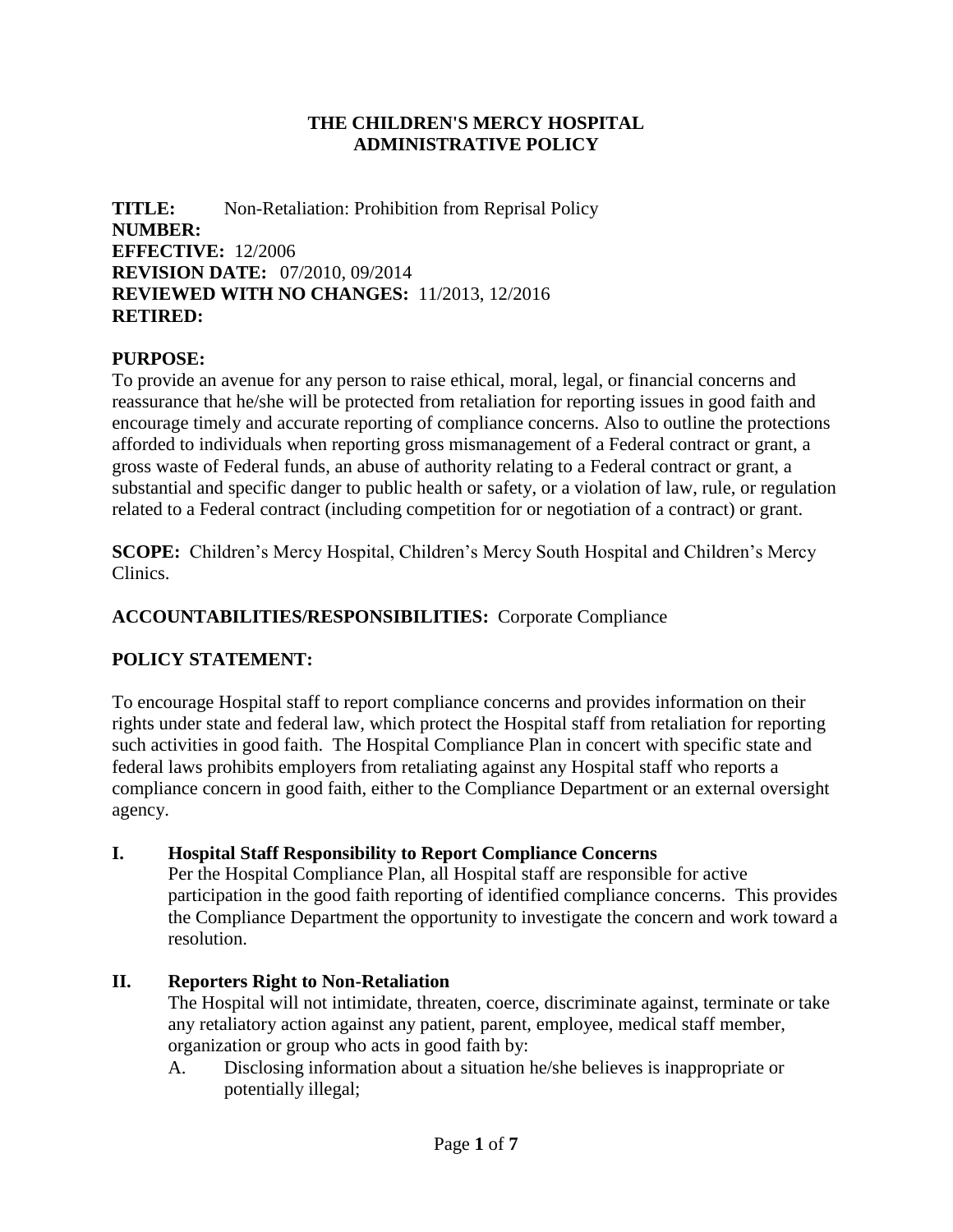- B. Providing information about or testifying against the alleged offending individual or the Hospital;
- C. Objecting to or refusing to participate in any activity he/she believes is in violation of federal or state law, Hospital policy or other requirements;
- D. Reporting concerns about patient care or patient safety;
- E. Involvement in any committee or peer review process;
- F. Filing a valid or legitimate report or complaint or an incident report, internal to the organization or an external complaint; or
- G. Reporting any Joint Commission regulatory concern.

### **III. Types of Possible Retaliation**

The following types of activities are examples of what may be considered possible retaliation:

- A. The employee has been assigned to undesirable shifts (change from work shift prior to reporting of incident)
- B. Blacklisting
- C. Damaging financial credit as a direct result of reporting the incident
- D. Demotion
- E. Denying of overtime or promotion
- F. Disallowing benefits
- G. Disciplinary actions
- H. Failing to hire or rehire
- I. Firing or layoff
- J. Intimidation
- K. Transfers (Lateral Transfers without reduction in pay or benefits may result in lack of prestige, influence, or opportunity. Conversely, denial of lateral transfers may be an adverse employment action.)
- L. Reassignment of work
- M. Reducing hours or pay

# **IV. Reporting Retaliation**

If any Hospital staff member feels he/she is being retaliated against because of his/her reporting a compliance concern, he/she should immediately report the retaliation activities to the Compliance Department. Such reports can be made: in person, in writing or by calling the Compliance Department or anonymously by calling the Compliance Hotline (816-460-1000).

### **V. Compliance Department Investigation and Follow Up**

- A. During the investigation of reported compliance concerns where retaliation may occur, the Compliance Department will:
	- 1. Remind all involved parties of the prohibitions of retaliation against the Reporter and witnesses.
	- 2. Remind the Reporter and witnesses that they are encouraged to notify Compliance immediately if they feel retaliation is occurring.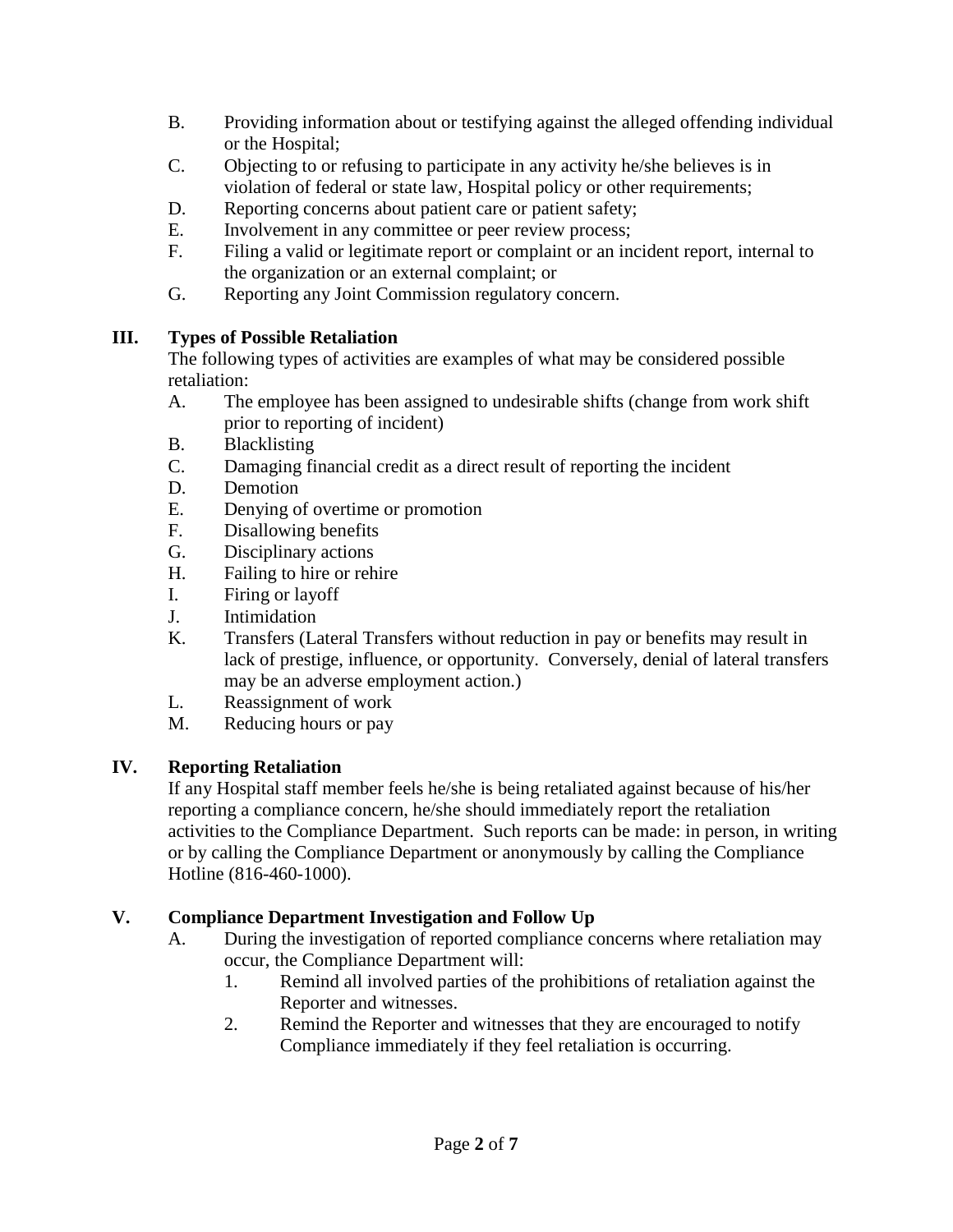- 3. Follow up with the Reporter and witnesses within 3 months of the investigation and inquire if they have experienced any retaliation activities.
- B. If a compliance concern is determined to be reported in good faith but unfounded or does not meet the compliance case criteria, the Compliance Department will investigate all reported allegations of retaliation per the investigative and resolution process outlined in the Corporate Compliance Plan.
- C. If needed, the Compliance Department will work with Human Resources, Hospital Administration and Legal Affairs to ensure Reporter and witnesses are not adversely affected by reporting compliance concerns in good faith.

# **VI. Prohibition of Reprisal of Federal Contracts, Grants or Funds**

In addition to the above, an employee, subcontractor, or grantee may not be discharged, demoted, or otherwise discriminated against as a reprisal for disclosing to a person or Federal Agency information that the employee reasonably believes is evidence of gross mismanagement of a Federal contract, grant , a gross waste of Federal Funds, an abuse of authority relating to a Federal contract or grant, a substantial and specific danger to public health or safety, or a violation of law, rule, or regulation related to a Federal contract (including competition for or negotiation of a contract) or grant **.**

# **A. Investigation of Complaints**

- 1. **Submission of Complaint.** A person who believes that the person has been subjected to a reprisal as stated above:
	- a. May submit a complaint to the Inspector General of the executive agency. Unless the Inspector General determines that the complaint is frivolous, fails to allege a violation, or
	- b. Has previously been addressed in another Federal or State judicial or administrative proceeding initiated by the complainant, the Inspector General shall investigate the complaint and, upon completion of such investigation, submit a report of the findings of the investigation to the person, the contractor or grantee concerned, and the head of the agency.

# **2. Inspector General Action**

Determination or submission of report on findings, the Inspector general shall make a determination that the complaint is frivolous, fails to allege a violation or has addressed in another Federal or State judicial or administrative proceeding initiated by the complaint or submit a report within 180 days after receiving the complaint.

**3. Extension of time**. If the Inspector General is unable to complete an investigation in time to submit a report within the 180-day period and the person submitting the complaint agrees to an extension of time, the Inspector General shall submit a report within such additional period of time, up to 180 days, as shall be agreed upon between the Inspector General and the person submitting the complaint.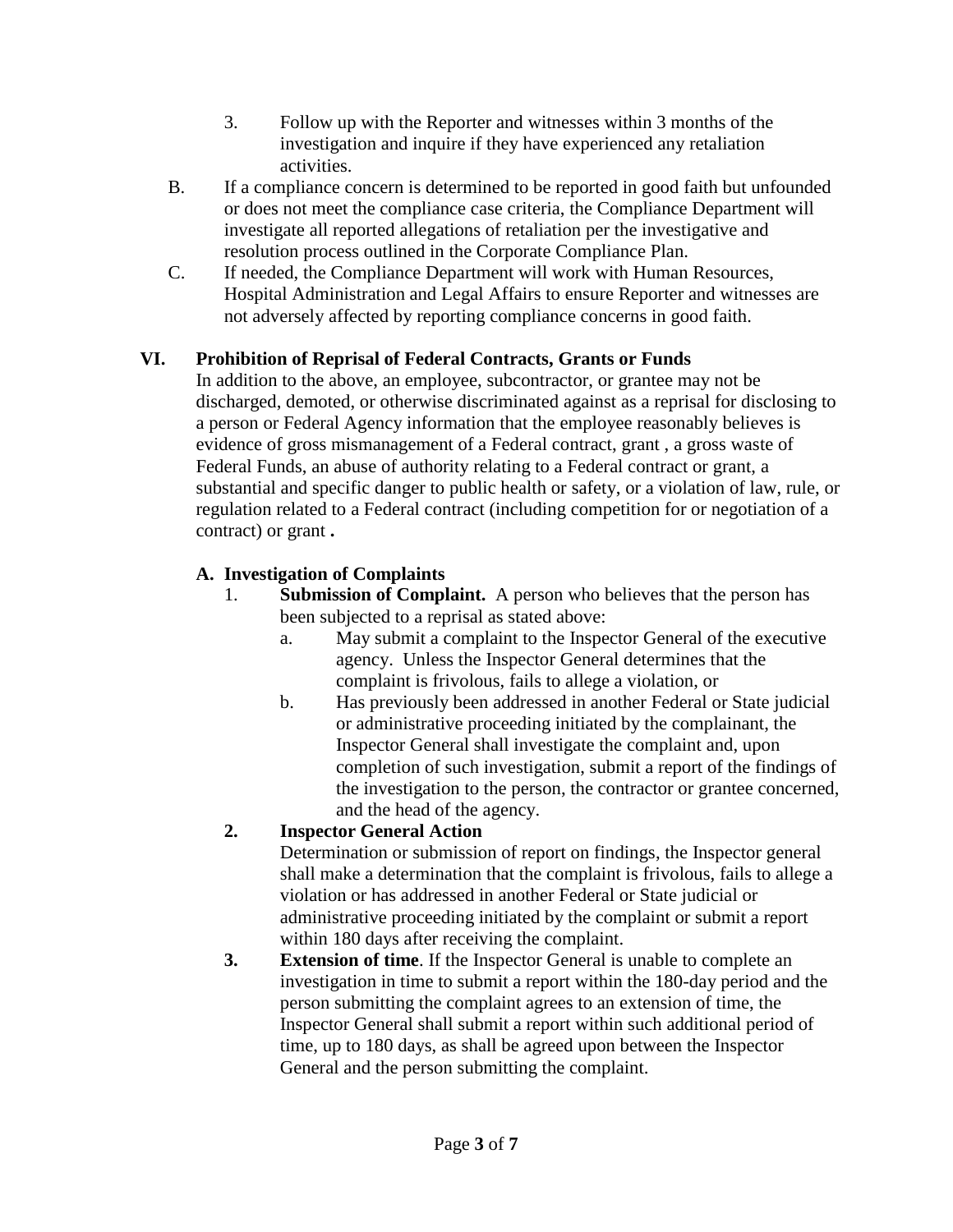### **4. Prohibition on Disclosure**

- a. The Inspector General may not respond to any inquiry or disclose any information from or about any person alleging the reprisal, except to the extent that such response or disclosure is:
	- i. made with the consent of the person alleging the reprisal;
	- ii. made in accordance with the provisions of section 552a of title 5 or as required by any other applicable Federal law; or
	- iii. necessary to conduct an investigation of the alleged reprisal.

#### **5. Time Limitation**

A complaint may not be brought under this subsection more than three (3) years after the date on which the alleged reprisal took place.

#### **B. Remedy and Enforcement Authority**

- 1. **In General.** Not later than 30 days after receiving an Inspector General report), the head of the executive agency concerned shall determine whether there is sufficient basis to conclude that the contractor or grantee concerned has subjected the complainant to a reprisal prohibited by and shall either issue an order denying relief or shall take one or more of the following actions:
	- a. Order the contractor or grantee to take affirmative action to abate the reprisal.
	- b. Order the contractor or grantee to reinstate the person to the position that the person held before the reprisal, together with compensatory damages (including back pay), employment benefits, and other terms and conditions of employment that would apply to the person in that position if the reprisal had not been taken.
	- c. Order the contractor or grantee to pay the complainant an amount equal to the aggregate amount of all costs and expenses (including attorneys' fees and expert witnesses' fees) that were reasonably incurred by the complainant for, or in connection with, bringing the complaint regarding the reprisal, as determined by the head of the executive agency.

### **2. Exhaustion of Remedies**

If the head of an executive agency issues an order denying relief or has not issued an order within 210 days after the submission of a complaint, or in the case of an extension of time, not later than 30 days after the expiration of the extension of time, and there is no showing that such delay is due to the bad faith of the complainant, the complainant shall be deemed to have exhausted all administrative remedies with respect to the complaint, and the complainant may bring a de novo action at law or equity against the contractor or grantee to seek compensatory damages and other relief available under this section in the appropriate district court of the United States, which shall have jurisdiction over such an action without regard to the amount in controversy. Such an action shall, at the request of either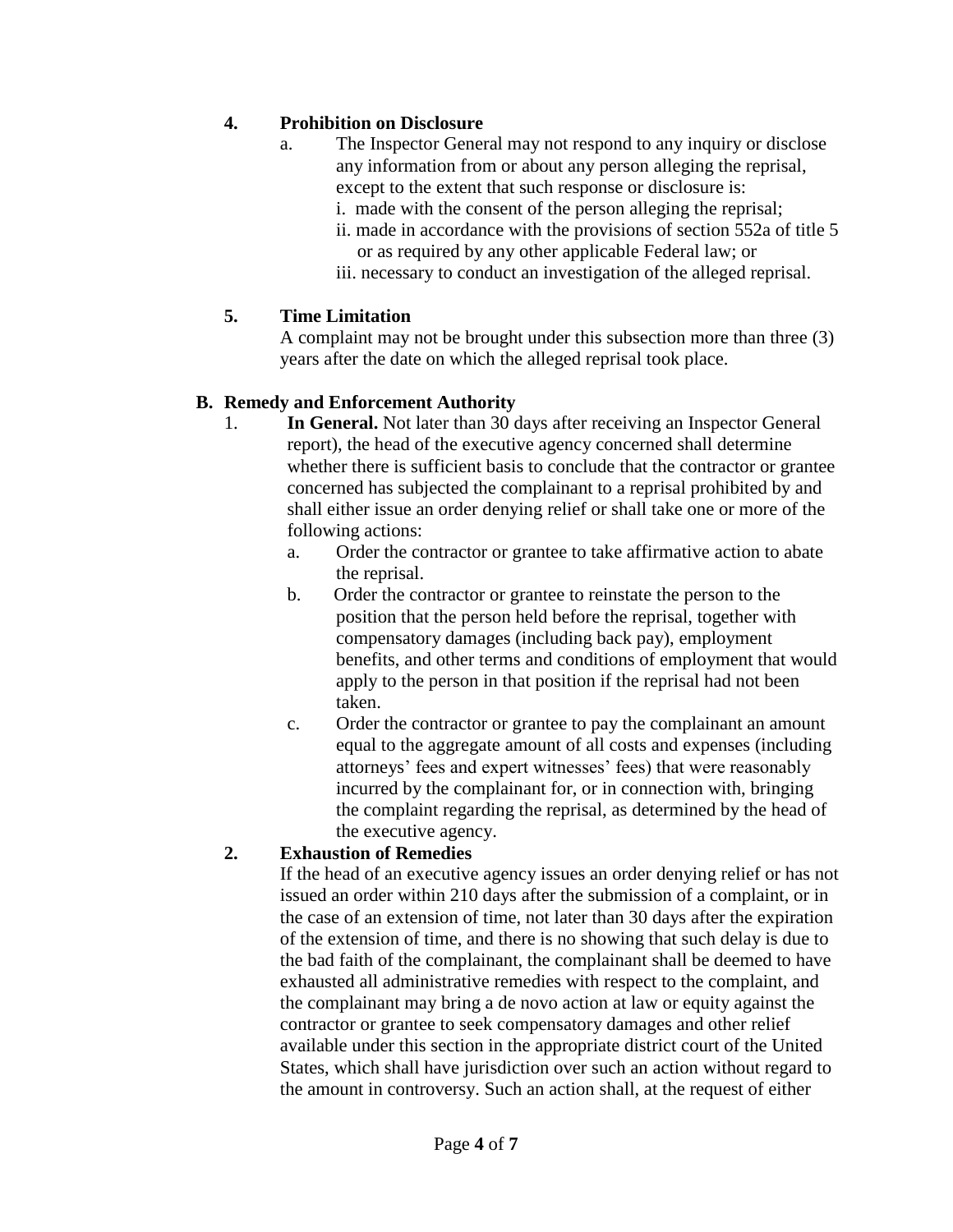party to the action, be tried by the court with a jury. An action under this paragraph may not be brought more than two (2) years after the date on which remedies are deemed to have been exhausted.

### **3. Admissibility of Evidence**

An Inspector General determination and an agency head order denying relief shall be admissible in evidence in any de novo action at law or equity.

### **4. Enforcement of Orders**

Whenever a person fails to comply with an order issued, the head of the executive agency concerned shall file an action for enforcement of such order in the United States district court for a district in which the reprisal was found to have occurred. In any action brought under this paragraph, the court may grant appropriate relief, including injunctive relief, compensatory and exemplary damages, and attorney fees and costs. The person upon whose behalf an order was issued may also file such an action or join in an action filed by the head of the executive agency.

### **6. Judicial Review**

Any person adversely affected or aggrieved by an order issued under may obtain review of the order's conformance with this subsection, and any regulations issued to carry out this section, in the United States court of appeals for a circuit in which the reprisal is alleged in the order to have occurred. No petition seeking such review may be filed more than 60 days after issuance of the order by the head of the executive agency. Review shall conform to chapter 7 of title 5. Filing such an appeal shall not act to stay the enforcement of the order of the head of an executive agency, unless a stay is specifically entered by the court.

# **7. Burdens of Proof**

The legal burdens of proof specified in section 1221(e) of title 5 shall be controlling for the purposes of any investigation conducted by an Inspector General, decision by the head of an executive agency, or judicial or administrative proceeding to determine whether discrimination prohibited under this section has occurred.

# **DEFINITIONS:**

**EXTERNAL OVERSIGHT AGENCY** is any governmental or accreditation agency that is responsible for oversight of health care programs or certification.

**FEDERAL AGENCY** is defined as (1) A member of Congress or representative of a Committee of Congress, (2) An Inspector General, (3) The Government Accountability Office, (4) A Federal employee responsible for contract or grant oversight or management at the relevant agency, (5) an authorized official of the Department of Justice or other law enforcement agency, (6) a court or grand jury, and (7) a management official or other employee of the contractor, subcontractor, or grantee who has the responsibility to investigate, discover , or address misconduct.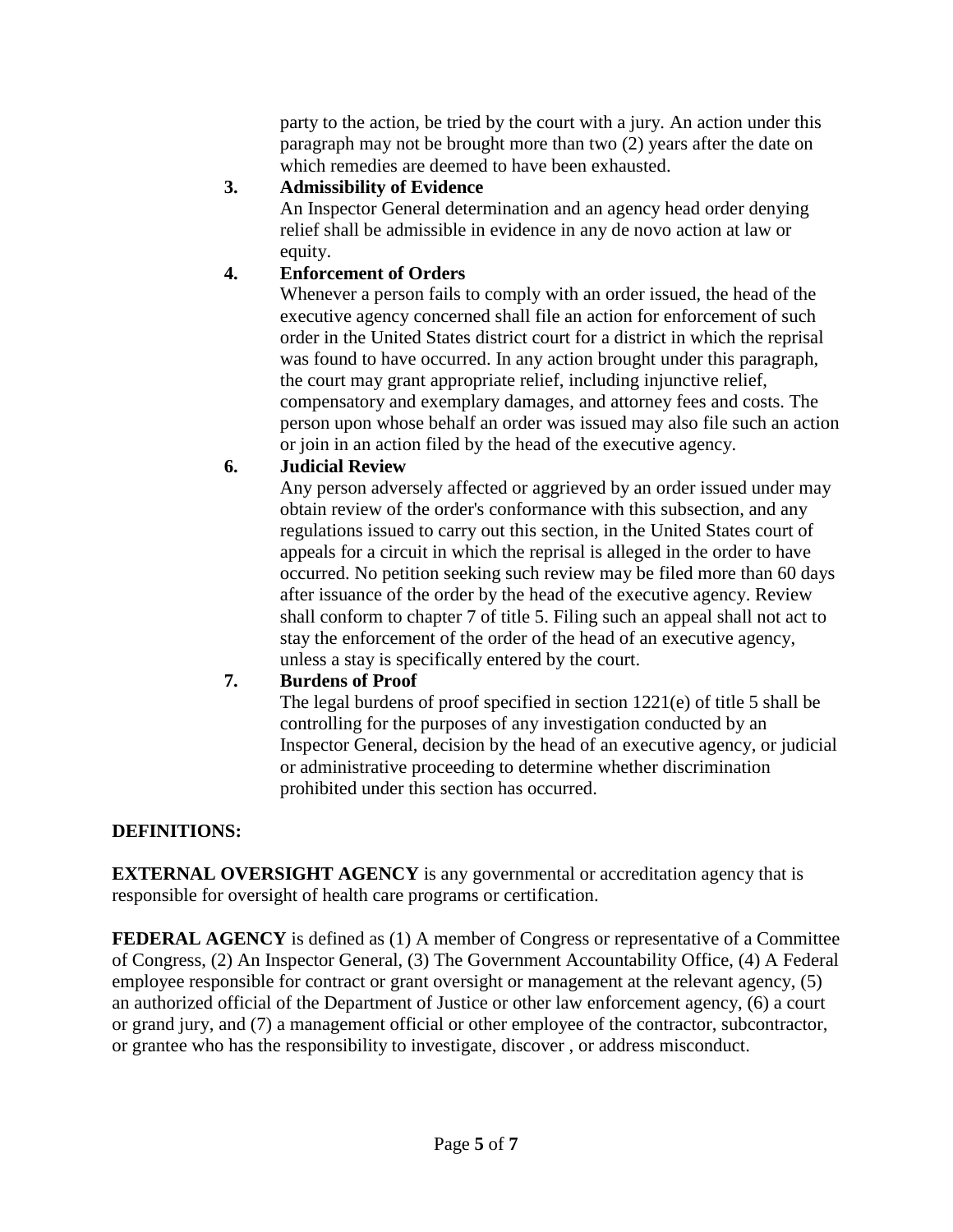**GOOD FAITH REPORTING** occurs when a Hospital staff member reports to a supervisor, manager, Compliance Department representative or external oversight agency his/her belief that the Hospital or its staff have or are participating in unethical or unlawful activities. Such belief must be absent of any other agenda that might taint the employee's perspective of the activity such as current disciplinary action, etc.

**HOSPITAL STAFF** is an employee, Medical Staff member, allied health professional, or volunteer providing regular and ongoing on-site services of Children's Mercy Hospital. KCMO school teachers, FSD (formerly DFS) personnel, contractors and other persons who are not employed by the Hospital are not Hospital staff members.

**REPORTER** is an individual who reports the compliance concern. This individual can be a patient, parent, employee, medical staff member, organization or group.

**WHISTLE BLOWING** is the exposure of fraud and abuse by an employee regarding their employer.

**EXCEPTIONS:** Requests for exceptions should be directed to the VP of Audit and Compliance.

# **RELATED POLICIES:**

[Corporate Compliance Plan](http://scope/uploadedfiles/corporate%20compliance%20plan.doc) [Code of Conduct](http://scope/quickpolicies/documents/Code%20of%20Conduct.pdf) [Grievance Policy](http://scope/quickpolicies/documents/Grievance%20Policy%2009.11.pdf) [Conduct and Discipline](http://scope/hr/link/view.asp?id=90)

# **RELATED FORMS:**

# **REFERENCES:**

**REGULATIONS:** [False Claims Act \(1863, revised 1986\)](http://www.gpo.gov/fdsys/pkg/CRPT-110srpt507/pdf/CRPT-110srpt507.pdf‎) [Deficit Reduction Act of 2005](http://www.gpo.gov/fdsys/pkg/PLAW-109publ171/.../PLAW-109publ171.pdf‎) [OIG Hospital Compliance Guidance](http://oig.hhs.gov/fraud/docs/complianceguidance/012705HospSupplementalGuidance.pdf) 41 USC 4712 Reprisal for Disclosure of Certain Information

### **POLICY CONTENT OWNER:**

Mikki Massey, Privacy Officer, Corporate Compliance

**ADMINISTRATIVE COUNCIL SPONSOR:** 

Kim Brown, VP, Audit and Compliance

### **REVIEWED BY:**

**REVIEW PERIOD:** 3 years unless required more frequently by regulatory or accreditation requirements.